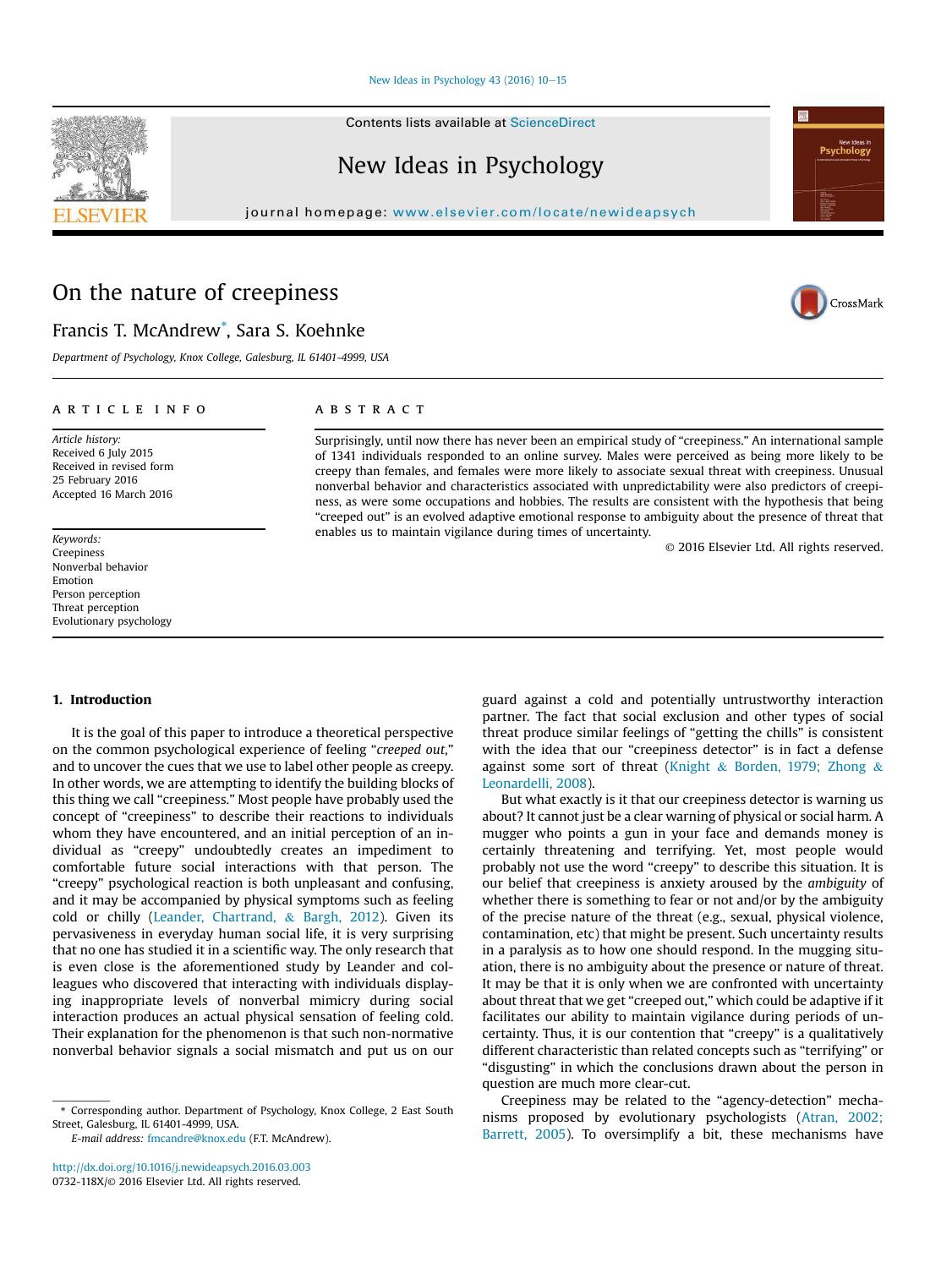evolved as adaptations to protect us from harm at the hands of predators and enemies. If you are walking down a dark city street and hear the sound of something moving in the dark alley to your right, you will respond with a heightened level of arousal and sharply focused attention and behave as if there is a willful "agent" present who is about to do you harm. If it turns out that it is just a gust of wind or a stray cat, you have lost little by over-reacting, but if you fail to activate the alarm response when there is in fact a threat present, the cost of your miscalculation may be quite high. Thus, humans have evolved to err on the side of detecting threats in such ambiguous situations. Consequently, people become uneasy in environments that are dark and/or offer a lot of hiding places for potential predators and also lack clear, unobstructed views of the landscape. These environmental qualities have been called "prospect" and refuge" by the British geographer Jay Appleton (1975, 1984). Fear of crime and a pervasive sense of unease are experienced in environments with less than optimal combinations of prospect and refuge (Fisher & Nasar, 1992). So, it is not the clear presence of danger that makes us feel creepy, but the uncertainty of whether danger is present or not.

Consequently, the feeling of being creeped out is unpleasant. It would be considered rude and embarrassing to run away from an odd person who has done nothing overtly threatening, but, on the other hand, it could be perilous to ignore your intuition and remain in an interaction that is dangerous. This ambivalence leaves you frozen in place, wallowing in unease.

We are essentially starting from scratch when identifying the building blocks of "creepiness." Szczurek, Monin, & Gross (2012) have found that we wish to keep greater social distance between ourselves and individuals who display inappropriate or nonnormative expression of emotion, and Leander et al. (2012) indicated that inappropriate nonverbal behavior may serve as a creepiness cue, but surely there must be other things. Are particular physical characteristics or types of people considered creepy? Do certain occupations or hobbies also cause us to perceive others as creepy? Is creepiness a characteristic of humans alone, or can places, things, and animals be thought of as creepy too? At this time, we simply do not know the answers to these questions.

Since there is no previous body of research and theory to build upon directly, this study is unavoidably exploratory in nature. However, there are a few hypotheses that can be tested.

- 1) If creepiness communicates potential threat, males should be more likely to be perceived as creepy than females, since males are simply more violent and physically threatening to more people (McAndrew, 2009).
- 2) Related to the first prediction, females should be more likely than males to perceive some sort of sexual threat from a creepy person.
- 3) Occupations that signal a fascination with threatening stimuli (e.g, death or "non-normative" sex) may attract individuals that would be comfortable in such a work environment. Hence, some occupations should be perceived as creepier than other occupations.
- 4) Since we hypothesize that creepiness is a function of uncertainty about threat, non-normative nonverbal behavior and actions or characteristics associated with unpredictability will be positively associated with perceptions of creepiness.

#### 2. Materials and method

## *2.1. Participants*

A snowball sampling technique was employed to recruit

participants. People were recruited through invitations to Facebook events that were created by the researchers, through campus-wide emails distributed to students, faculty, and staff at a liberal arts college in the American Midwest, and through the "Social Psychology Network" website. Volunteers were encouraged to forward the link to the online survey to their friends and acquaintances. Participants were simply told that it was a study on the nature of creepiness. A brief description of the study and a link to the survey were posted on the invitation page. This resulted in a final sample of 1341 individuals (1029 females, 312 males) ranging in age from 18 to 77 with a mean age of 28.97 (SD  $=$  11.34). We did not ask participants to report their country of origin, but in an unrelated study using an identical recruitment strategy, respondents from 54 different nations were acquired. Thus, although our sample was primarily American, we are confident that there was significant international representation. Participants had to check a box confirming that they were at least 18 years of age before they could access the survey.

## *2.2. Procedure and materials*

An online survey was created using Google Documents. Participants began the survey by reporting their sex and age and by responding to a forced choice question that asked them to choose whether they thought that a creepy person was more likely to be a male or a female. They then proceeded to a survey divided into four sections.

In the first section of the survey, participants considered the following scenario:

Imagine a close friend of yours whose judgment you trust. Now imagine that this friend tells you that she or he just met someone for the first time and tells you that the person was "creepy."

After reading this scenario, the participants rated the likelihood that the creepy person exhibited 44 different patterns of behavior (e.g., the person never looked your friend in the eye) or physical characteristics (e.g., this person had visible tattoos) on a "1" (very unlikely) to "5" (very likely) scale.

In the second section of the survey, participants rated the creepiness of 21 different occupations on a "1" (not at all creepy) to "5" (very creepy) scale.

In the third section of the survey, participants simply listed two hobbies (via free response) that they thought were creepy.

In the fourth and final section of the survey, participants expressed their degree of agreement with 15 statements about the nature of creepy people on a "1" (strongly disagree) to "5" (strongly agree) scale. Examples of these statements include the following:

"I am uncomfortable because I cannot predict how he or she will behave."

"I think that the person has a sexual interest in me."

"People are creepier online than when I meet them face-toface."

There was one final question on the survey. Participants chose a response of "yes," "no," or "unsure" to the question "Do most creepy people know that they are creepy?"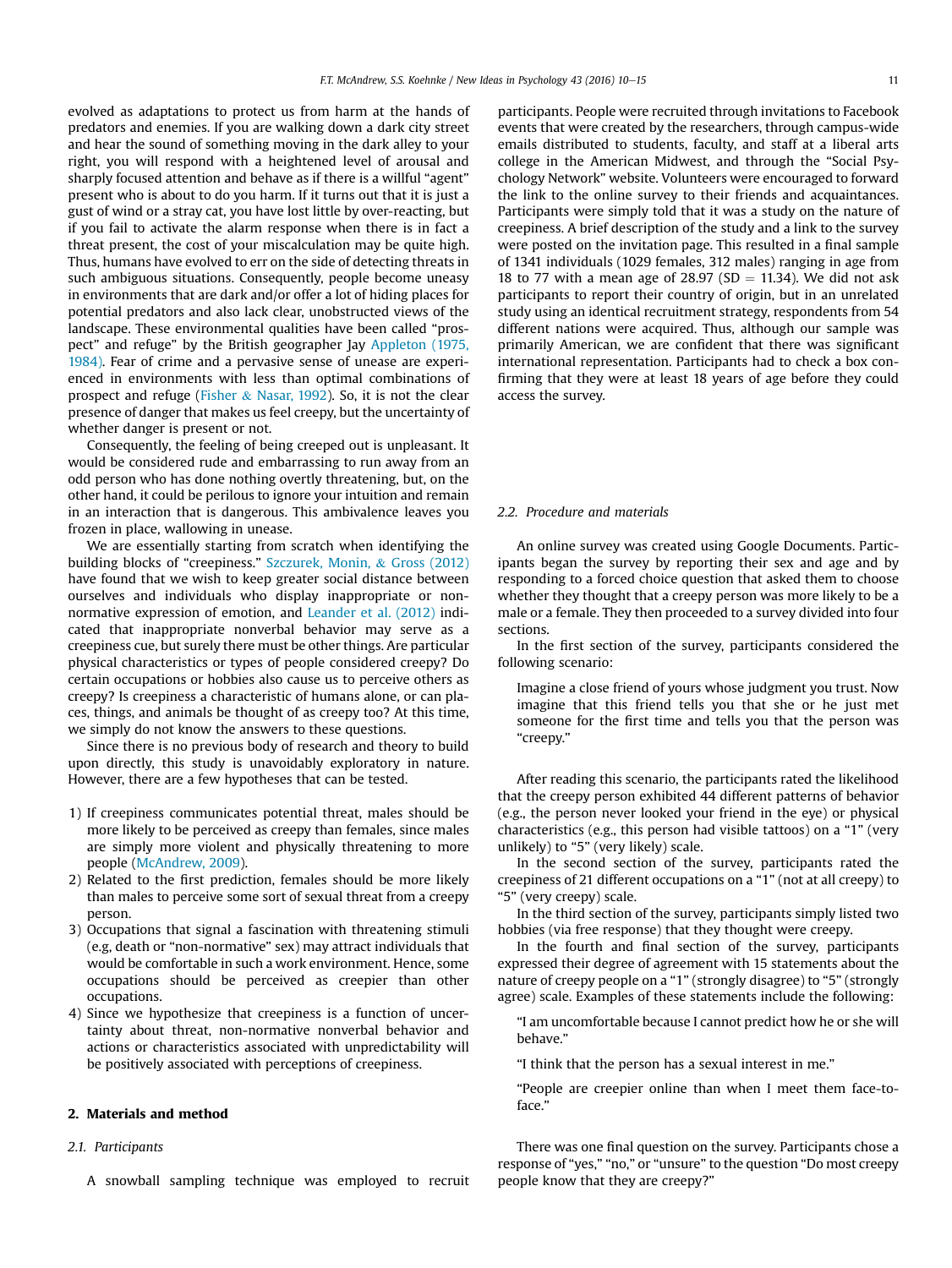# 3. Results

### *3.1. Tests of hypotheses*

The first prediction was that creepy individuals would be expected to be males more often than females. This prediction was assessed directly via the question that asked people to choose whether a creepy person was more likely to be a male or a female. 95.3% of our respondents thought that creepy people were much more likely to be males than females, a finding that was highly significant,  $X^2$  (1, N = 1341) = 1100.84, p. < .00001. This perception was equally likely to be held by male participants (95.5% vs. 4.5%) and female participants (95.2% vs. 4.8%). Thus, our first prediction was supported: males are more likely to be creepy than females.

The second prediction was that females are more likely to perceive a sexual threat from a creepy person than are males. This hypothesis was tested with a-priori t tests comparing male and female responses to two items: The degree to which steering a conversation toward sex was perceived as a probable characteristic of a creepy person and the degree to which the respondent agreed with the statement that the creepy person "has a sexual interest in me." The prediction was supported by both of these items. Females were more likely than males to think that steering a conversation toward sex was characteristic of a creepy person,  $t(1339) = 5.46$ ,  $p. < .0001$ , Means (SD) = 4.23 (.930) vs. 3.90 (1.03), and they were also more likely to think that the creepy person had a sexual interest in them,  $t(1339) = 7.63$ ,  $p. < .0001$ , Means (SD) = 3.51 (1.02) vs. 2.99 (1.15).

The third prediction was that occupations would differ in their level of creepiness according to how threatening or strange the "subject matter" of the occupation is. The means and standard deviations of the creepiness ratings for the 21 stimulus occupations are displayed in Table 1. A repeated measured ANOVA using a Greenhouse-Geisser adjustment revealed that the differences in how occupations were rated was highly significant, *F* (13.636, 18271.956) = 734.29, *p.* < .00001,  $\eta^{p2}$  = .354. A Tukey test  $(HSD = .01)$  indicated that all of the occupations except two (construction workers and computer software engineers) were significantly different from each other. However, one-sample t tests

|  |  |  | Creepiness ratings of occupation |
|--|--|--|----------------------------------|
|--|--|--|----------------------------------|

| Occupation                  | Mean | SD   |
|-----------------------------|------|------|
| Clown                       | 3.71 | 1.24 |
| Taxidermist                 | 3.69 | 1.19 |
| Sex Shop Owner              | 3.32 | 1.30 |
| <b>Funeral Director</b>     | 3.22 | 1.23 |
| Taxi Driver                 | 2.86 | 1.19 |
| Unemployed                  | 2.83 | 1.29 |
| Clergy                      | 2.57 | 1.28 |
| Janitor                     | 2.51 | 1.19 |
| Garbage Collector           | 2.25 | 1.12 |
| Guard                       | 2.18 | 1.08 |
| Writer                      | 2.14 | 1.08 |
| Actor                       | 2.13 | 1.02 |
| Construction Worker*        | 2.09 | 1.09 |
| Computer Software Engineer* | 2.09 | 1.11 |
| Cafeteria Worker            | 2.08 | 1.06 |
| Financial Adviser           | 1.78 | 0.98 |
| Doctor/Physician            | 1.77 | 0.96 |
| College Professor           | 1.67 | 0.86 |
| Farmer                      | 1.65 | 0.90 |
| Teacher                     | 1.57 | 0.82 |
| Meteorologist               | 1.53 | 0.83 |

*Note*: Occupations marked with an asterisk are not significantly different from each other (Tukey HSD  $= .01$ ). Ratings were made on a "1" (not very creepy) to "5" (Very creepy) scale.

revealed that only four occupations were judged to be significantly higher than the neutral value of "3" on the creepiness rating scale: Clowns,  $t(1340) = 21.14$ ,  $p. < .0001$ , Taxidermists,  $t(1340) = 21.46$ ,  $p. < .0001$ , Sex Shop Owners,  $t(1340) = 9.09$ ,  $p. < .0001$ , and Funeral Directors,  $t(1340) = 6.58$ ,  $p. < .0001$ . Therefore, it appears that occupations associated with death (taxidermy and funeral directors) or reflective of a fascination with sex (sex shop owners) are perceived as creepy; clowns were the creepiest of all.

The fourth prediction was that things that make a person unpredictable also predict creepiness. One item among the ratings of creepy individuals ("I am uncomfortable because I cannot predict how he or she will behave") and one item among the items assessing beliefs about creepy people ("Even though someone may seem creepy, I usually think that I understand his or her intentions") allowed a direct test of this prediction. A one-sample t test revealed that the mean rating for being uncomfortable because of an inability to predict behavior (4.33 on a 5 point scale,  $SD = .815$ ) was significantly above the neutral point of 3.0, *t*  $(1340) = 59.96$ ,  $p. < .00001$  and therefore highly likely to be characteristic of creepy individuals. The mean for the item about understanding the intentions of a creepy person (2.96 on a 5 point scale,  $SD = .966$ ) just below and not significantly different from the neutral point of "3", meaning that believing that one understands the intentions of an individual makes them less creepy, *t*  $(1340) = 1.67$ ,  $p. = 0.10$ . Collectively, the results of the analyses of these two items indicate that unpredictability is indeed an important component of creepy behavior.

#### *3.2. Data reduction and exploratory analyses*

The many items in our survey afford ample opportunities for exploration of the elements of creepiness. Our first step in this direction was to combine items that seemed to be measuring the same thing within the two longest sections of our questionnaire. The first section contained 44 items assessing the likelihood that a creepy person described by one's trusted friend would display a particular behavior or possess a particular physical characteristic. In an attempt to reduce the number of "dependent" variables to be analyzed, these 44 items were subjected to a principal components factor analysis using varimax rotation. Only items with factor loadings exceeding .50 on a common factor would be combined into a single composite variable for further analysis, and at least three items must have loaded on that factor for it to become a composite variable. The factor analysis was able to identify only one factor that connected multiple variables. This factor included 15 of the 44 items, all of which reflected a nonverbal behavior or physical characteristic of creepy people. A new variable called Appearance/ NVB was calculated by computing a mean based upon the scores of each individual on these 15 items. The 15 items that comprised this new variable are as follows. The factor loading for each item is given in parentheses.

The person stood too close to your friend (.509)

The person had greasy hair (.582)

The person had a peculiar smile (.546)

- The person had bulging eyes (.563)
- The person had long fingers (.503)
- The person had unkempt hair (.609)
- The person had very pale skin (.566)
- 
- The person had bags under his or her eyes (.599)

The person was dressed oddly (.601)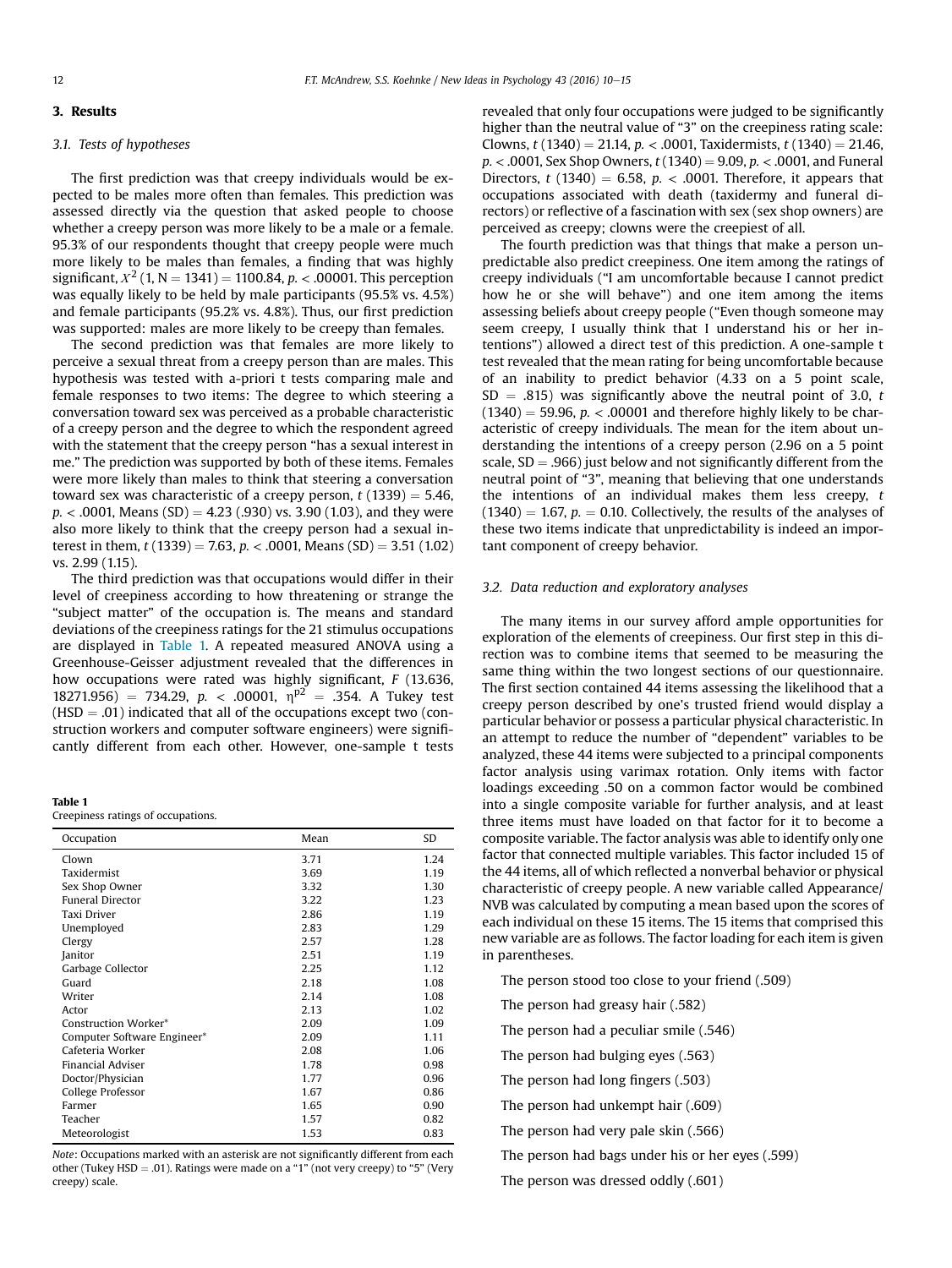The person licked his or her lips frequently (.580)

The person was wearing dirty clothes (.571)

The person laughed at unpredictable times (.546)

The person made it nearly impossible for your friend to leave the conversation without appearing rude (.500)

The person relentlessly steered the conversation toward one topic (.519)

This new composite Appearance/NVB variable along with the remaining 29 items from the first portion of the questionnaire were analyzed via one-sample t tests to determine which of these characteristics was significantly above the neutral point of "3," and therefore very likely to be a characteristic of a creepy person. The means, standard deviations, and results of the t tests are presented in Table 2. Given the large number of comparisons that were made and the exploratory nature of these comparisons, a Bonferroni correction suggested that a more conservative p-value of .002 should be the guide for determining which differences are least likely to have been due to chance. An examination of Table 2 reveals that the following elements were thought to be very likely to be found in a creepy person: The appearance and nonverbal behavior items in the composite variable (Appearance/NVB), being of the opposite sex (probably due to the predominantly female sample in our study), being extremely thin, not looking the interaction partner in the eye, asking to take a picture of the interaction partner, watching people before interacting with them, asking about details of one's personal life, having a mental illness, talking about his/her own personal life, displaying too much or too little emotion, being

#### Table 2

One sample t-test results for ratings of probable characteristics of a hypothetical. Creepy person interacting with friend of participant.

| Variable/Questionnaire item                   | Mean (SD)  | t value | p <   |
|-----------------------------------------------|------------|---------|-------|
| Appearance/NVB (Composite)                    | 3.87(0.54) | 59.69   | .0001 |
| Talked a lot about clothes                    | 1.91(0.91) | 44.13   | .0001 |
| Extremely thin                                | 3.18(0.90) | 7.45    | .0001 |
| Dressed too formally for situation            | 2.64(1.13) | 11.73   | .0001 |
| Never looked friend in the eye                | 3.74(1.23) | 22.20   | .0001 |
| Opposite sex of friend                        | 4.01(1.09) | 33.99   | .0001 |
| Muscular                                      | 2.41(0.93) | 23.18   | .0001 |
| Asked to take picture of friend               | 4.11(1.03) | 39.55   | .0001 |
| Watched friend before interacting             | 4.55(0.67) | 84.66   | .0001 |
| Asked for personal details of friend's family | 4.09(0.94) | 42.70   | .0001 |
| Tall                                          | 3.08(0.91) | 3.02    | .0003 |
| Greasy Hair                                   | 3.90(0.91) | 36.43   | .0001 |
| Same sex as friend                            | 2.25(0.91) | 30.35   | .0001 |
| Smiled a lot                                  | 2.82(1.07) | 6.26    | .0001 |
| Had mental illness                            | 3.45(1.06) | 15.57   | .0001 |
| Talked a lot about personal life              | 3.41(1.15) | 13.03   | .0001 |
| Touched friend frequently                     | 4.24(0.92) | 49.55   | .0001 |
| Was a child                                   | 1.67(0.89) | 54.53   | .0001 |
| Significantly older than friend               | 3.72(1.03) | 25.73   | .0001 |
| Displayed a lot of emotion                    | 3.15(1.12) | 5.04    | .0001 |
| Had facial hair                               | 2.89(0.97) | 4.29    | .0001 |
| Crossed arms                                  | 2.61(0.97) | 14.65   | .0001 |
| Obese                                         | 2.63(0.93) | 14.45   | .0001 |
| Steered conversation toward sex               | 4.16(0.96) | 43.89   | .0001 |
| Dressed too casually for situation            | 2.89(1.04) | 3.71    | .0001 |
| Fashionably Dressed                           | 1.92(0.92) | 43.19   | .0001 |
| Frequently played with hair                   | 2.57(0.96) | 16.49   | .0001 |
| Wore revealing clothing                       | 2.57(0.96) | 16.65   | .0001 |
| Showed little emotional expression            | 3.62(1.07) | 21.46   | .0001 |
| Nodded frequently                             | 2.82(0.98) | 6.61    | .0001 |

*Note*: All degrees of freedom  $(df) = 1340$ . Ratings are on a "1" (very unlikely that creepy person displayed this characteristic/behavior) to "5" (very likely that creepy person displayed this characteristic/behavior) scale.

older, and steering the conversation toward sex.

Similarly, the section of the questionnaire consisting of 15 items that reflected beliefs about the nature of creepy people was subjected to a principal components factor analysis using varimax rotation. Only items with factor loadings exceeding .50 on a common factor would be combined into a single composite variable for further analysis, and at least three items must have loaded on that factor for it to become a composite variable. The factor analysis was able to identify only one factor that connected multiple variables. This factor tapped into how fearful or anxious the person felt while interacting with a creepy person, and it included the following items, with factor loadings in parentheses. Each statement began with the expression "When I meet someone that seems creepy …

I am sure that the person intends to harm me (.691)

I am uncomfortable because I cannot predict how he or she will behave (.718)

I feel anxious (.756)

I believe that he or she is intentionally hiding something from me (.509)

A new composite variable labeled "fearfulness" was calculated by computing a mean of the four items that loaded on that factor.

The composite "fearfulness" variable along with the remaining 11 items from the last portion of the questionnaire were analyzed via one-sample t tests to determine which of these characteristics was significantly different from neutral point of "3," and therefore strongly believed to be characteristics of a creepy person. The means, standard deviations, and results of the t tests are presented in Table 3. Given the large number of comparisons that were made and the exploratory nature of these comparisons, a Bonferroni correction suggested that a more conservative p-value of .004 should be the guide for determining which differences are least likely to have been due to chance. An examination of Table 3 reveals that the following things were believed to be true of a creepy person:

They make us fear fearful/anxious (composite fearfulness variable)

Creepiness resides in the individual more than in his/her behavior

We think they may have a sexual interest in us

One sample t-test results for beliefs about the qualities of creepy people.

| Variable/Questionnaire item              | Mean (SD)   | t value | p.<   |
|------------------------------------------|-------------|---------|-------|
| Fearfulness (Composite)                  | 3.79(0.65)  | 44.63   | .0001 |
| Expected to follow rules of society      | 2.40(1.31)  | 16.82   | .0001 |
| People choose to act creepy              | 2.67(1.04)  | 11.46   | .0001 |
| Creepier online than in person           | 2.69(1.21)  | 9.45    | .0001 |
| Person is creepy, not just behavior      | 4.35 (.835) | 59.17   | .0001 |
| Less creepy if you never have to speak   |             |         |       |
| With them again                          | 2.87(1.23)  | 3.90    | .0001 |
| Behaviors in real life creepier than     |             |         |       |
| In movies or on TV                       | 4.01 (.942) | 39.14   | .0001 |
| Has bad intentions                       | 2.74(0.97)  | 9.87    | .0001 |
| Has sexual interest                      | 3.39(1.08)  | 13.16   | .0001 |
| Intentions are understood                | 2.96(0.97)  | 1.67    | .096  |
| Creepier with multiple characteristics   | 4.35(0.82)  | 60.13   | .0001 |
| Not possible for creepy person to change | 2.66(1.14)  | 10.93   | .0001 |

*Note*: All degrees of freedom  $(df) = 1340$ . Ratings are on a "1" (strongly disagree with statement about creepy person) to "5" (strongly agree with statement about creepy person) scale.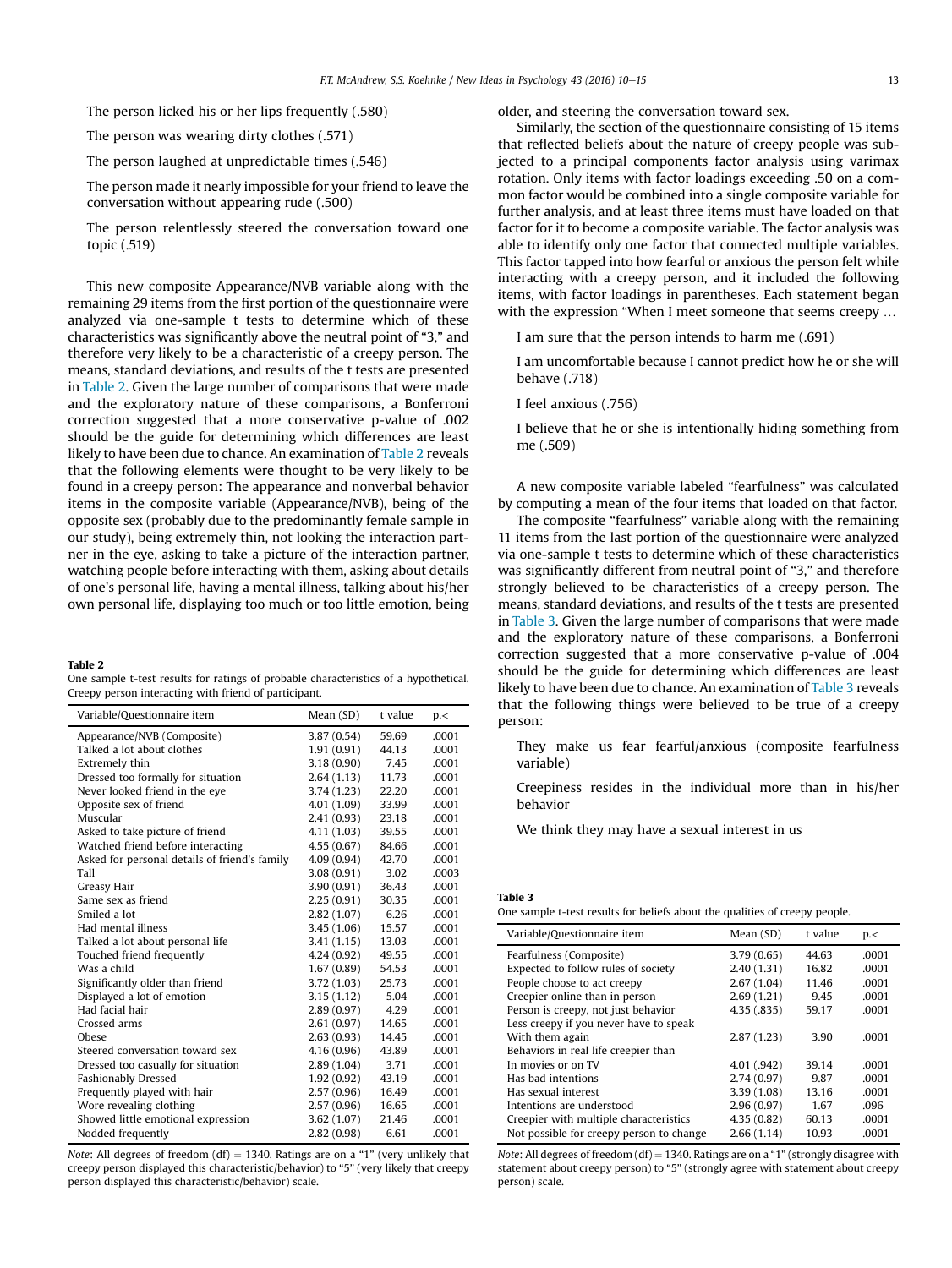They are creepy when they exhibit multiple "symptoms" of creepiness rather than just one

The expected intimacy and frequency of interaction with the person moderates perceptions of creepiness

Creepy people are unable to change, but they do not necessarily have bad intentions

People who follow social rules of behavior are not perceived as creepy

There was also one final item in which participants chose among "yes," "no," and "unsure" in response to the question "Do most creepy people know that they are creepy?" The responses were 115 "yes" (8.6%), 797 "no" (59.4%), and 429 "unsure" (32%), indicating that our participants did not believe that most creepy people know that they are creepy,  $X^2$  (2, N = 1341) = 401.02.84, p. < .0001.

### *3.3. Correlations with age*

There were many significant correlations between the age of the participant and his/her responses to the items in the survey. Given the exploratory nature and large number of these correlation coefficients, we will not discuss them in any detail here. However, the general finding of interest was that older people seemed to be less alarmed by creepy people than are younger people, being less likely to perceive sexual threat,  $r(1341) = -0.21$ ,  $p. < .0001$ , or intended harm,  $r(1341) = -0.11$ ,  $p. < .0001$ . They also expressed less anxiety at the prospect of interacting with a creepy person, *r*  $(1341) = -0.13$ ,  $p. < 0.001$ .

#### *3.4. Creepiness of hobbies*

Just for fun, we asked our participants to list two hobbies that they thought of as creepy. Easily, the most frequently mentioned creepy hobbies involved collecting things (listed by 341 of our participants). Collecting dolls, insects, reptiles, or body parts such as teeth, bones, or fingernails was considered especially creepy. The second most frequently mentioned creepy hobby (listed by 108 participants) involved some variation of "watching." Watching, following, or taking pictures of people (especially children) was thought to be creepy by many of our participants, and bird watchers were considered creepy by many as well. A fascination with pornography or exotic sexual activity and taxidermy were also frequently mentioned.

## 4. Discussion & conclusions

Everything that we found in this study is consistent with the notion that the perception of creepiness is a response to the ambiguity of threat. Males are more physically threatening to people of both sexes than are females (McAndrew, 2009), and they were more likely to be perceived as creepy by males and females alike. The link made by females between sexual threat and creepiness is also consistent with the fact that females are simply at greater risk of sexual assault and have potentially greater costs associated with it than males. We are placed on our guard by people who touch us or exhibit non-normative nonverbal behavior, or those who are drawn to occupations that reflect a fascination with death or unusual sexual behavior. People who have hobbies that involve collecting things that we are predisposed as a species to fear such as spiders and snakes (Rakison, 2009; Öhman, Flykt, & Esteves, 2001) or things that can only be acquired after something has died (e.g., skulls or bodies to be stuffed) seem creepy to us as well. We are also wary of individuals who have a preoccupation with monitoring the activity of others.

While they may not be overtly threatening, individuals who display unusual patterns of nonverbal behavior (Leander et al., 2012), odd emotional responses (Szczurek et al., 2012), or highly distinctive physical characteristics are outside of the norm, and by definition unpredictable. This may activate our "creepiness detector" and increase our vigilance as we try to discern if there is in fact something to fear or not from the person in question. Interestingly, our results indicate that we do not necessarily assume ill intentions from people who are creepy, although we may still worry that they are dangerous. Most of our subjects believed that creepy people cannot change, and only a small minority of our subjects (8.6%) believed that creepy people are aware that they are creepy.

As always, after the fact we can think of things that should have been done differently. We are assuming significant international representation in our sample, but in hindsight it would have been nice to have data on the nationalities of our participants so that cross-cultural comparisons could have been made. This may have been especially useful since many of the nonverbal variables that we studied, such as eye contact and interaction distance, are strongly affected by an individual's cultural background (Hall, 1966; Malandro, Barker, & Barker, 1989). Similarly, we cannot be entirely confident that reactions to occupations such as taxidermy or being a funeral director would be cross-culturally consistent. We also wish that we had specifically identified the hypothetical friend interacting with a creepy person in the first part of our questionnaire as a *same-sex* friend, as this would have allowed a more nuanced examination of sex differences in the perception of creepy individuals. It looks as if most of our participants were thinking of the scenario in this way, but there is no way that we can be sure. It might also have been enlightening to ask individuals to rate *themselves* on creepiness on the chance that this may have been a good predictor of something else. Finally, we must also acknowledge the limitations of self-selection that occur in any study in which people voluntarily spend time filling out an online survey, especially when the sample is drawn primarily from individuals who were recruited by way of Facebook pages.

There is another issue that bears mentioning. Correlational analyses and factor analysis presume that any detectable relationships among the items in our survey are linear. While we have no reason to doubt that the variables discussed in this paper are likely to have a linear relationship with creepiness and with each other (i.e., the more extremely non-normative the characteristics or actions, the more they will concur regarding the creepiness of the individual expressing them), we cannot be sure. Thus, we must remain open to the possibility that some patterns of behavior may have a curvilinear relationship with each other and with creepiness. This is something that certainly should be explored in future studies.

In spite of these limitations, we believe that our research is a good first step in looking at a topic that has not been studied before, and we see nothing in our data to discourage us from pursuing the idea that creepiness is an adaptive human response to the ambiguity of threat from others. In other words, creepy individuals provide us with the social equivalent of the less than optimal "prospect and refuge" found in the physical settings that make us uneasy (Fisher  $&$  Nasar, 1992). Consequently, we would like to extend this line of research in future studies by looking at responses to creepy places (e.g., haunted houses) as well as to creepy people to determine if our creepiness detectors are attuned specifically to social interaction, or if they function in response to the ambiguity of threat in general.